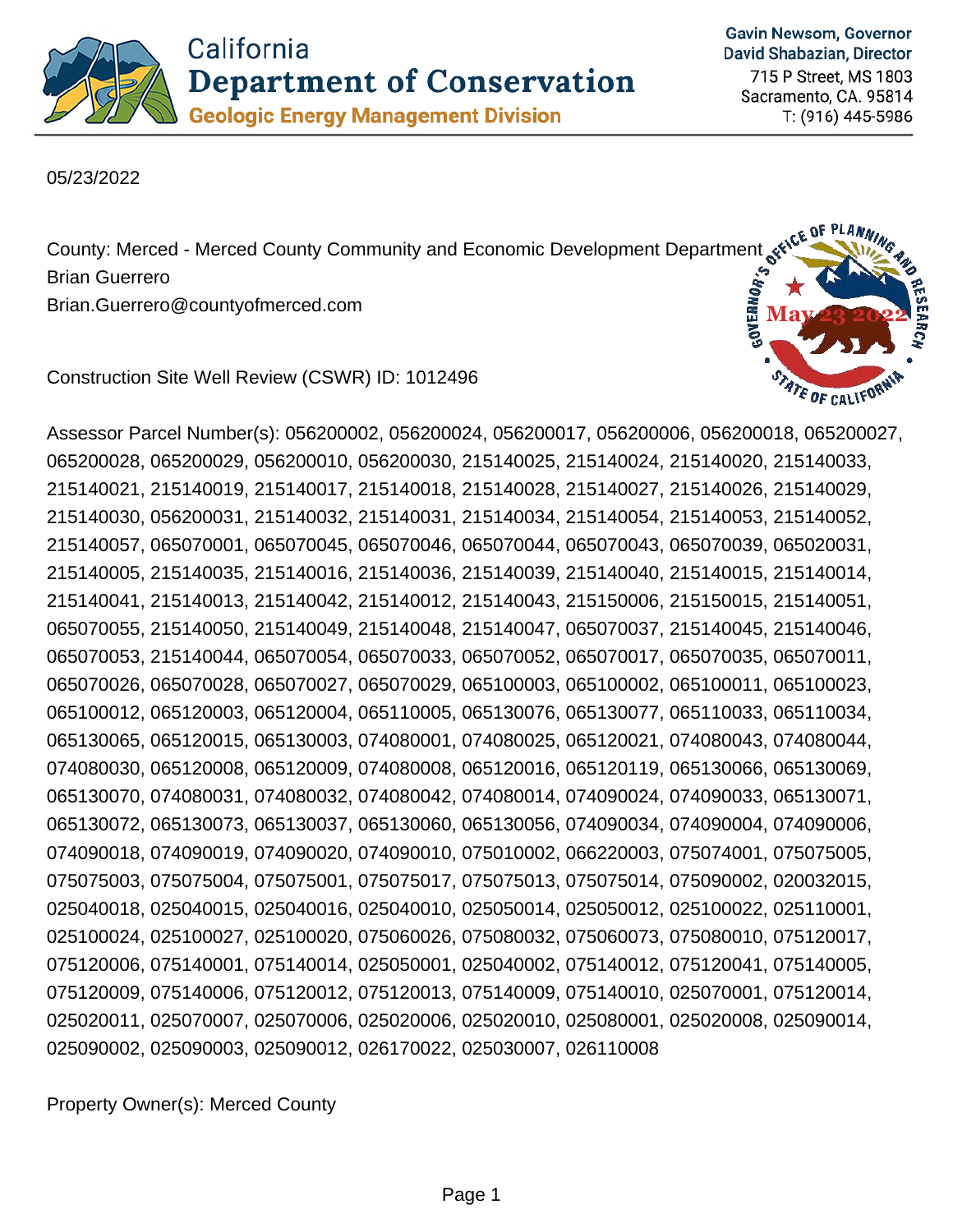## Project Location Address: Unincorporated Area Merced, California 95340

Project Title: Merced Biogas Pipeline Expansion Project CUP20-017. SCH: 2022040525

Public Resources Code (PRC) § 3208.1 establishes well reabandonment responsibility when a previously plugged and abandoned well will be impacted by planned property development or construction activities. Local permitting agencies, property owners, and/or developers should be aware of, and fully understand, that significant and potentially dangerous issues may be associated with development near oil, gas, and geothermal wells.

The California Geologic Energy Management Division (CalGEM) has received and reviewed the above referenced project dated 5/18/2022. To assist local permitting agencies, property owners, and developers in making wise land use decisions regarding potential development near oil, gas, or geothermal wells, the Division provides the following well evaluation.

The project is located in Merced County, within the boundaries of the following fields:

Chowchilla Gas, Any Field

Our records indicate there are 6 known oil or gas wells located within the project boundary as identified in the application.

- Number of wells Not Abandoned to Current Division Requirements as Prescribed by Law and Projected to Be Built Over or Have Future Access Impeded by this project: 0
- Number of wells Not Abandoned to Current Division Requirements as Prescribed by Law and Not Projected to Be Built Over or Have Future Access Impeded by this project: 2
- Number of wells Abandoned to Current Division Requirements as Prescribed by Law and Projected to Be Built Over or Have Future Access Impeded by this project: 0
- Number of wells Abandoned to Current Division Requirements as Prescribed by Law and Not Projected to Be Built Over or Have Future Access Impeded by this project: 4

The Division categorically advises against building over, or in any way impeding access to, oil, gas, or geothermal wells. Impeding access to a well could result in the need to remove any structure or obstacle that prevents or impedes access including, but not limited to, buildings, housing, fencing, landscaping, trees, pools, patios, sidewalks, roadways, and decking. Maintaining sufficient access is considered the ability for a well servicing unit and associated necessary equipment to reach a well from a public street or access way, solely over the parcel on which the well is located. A well servicing unit,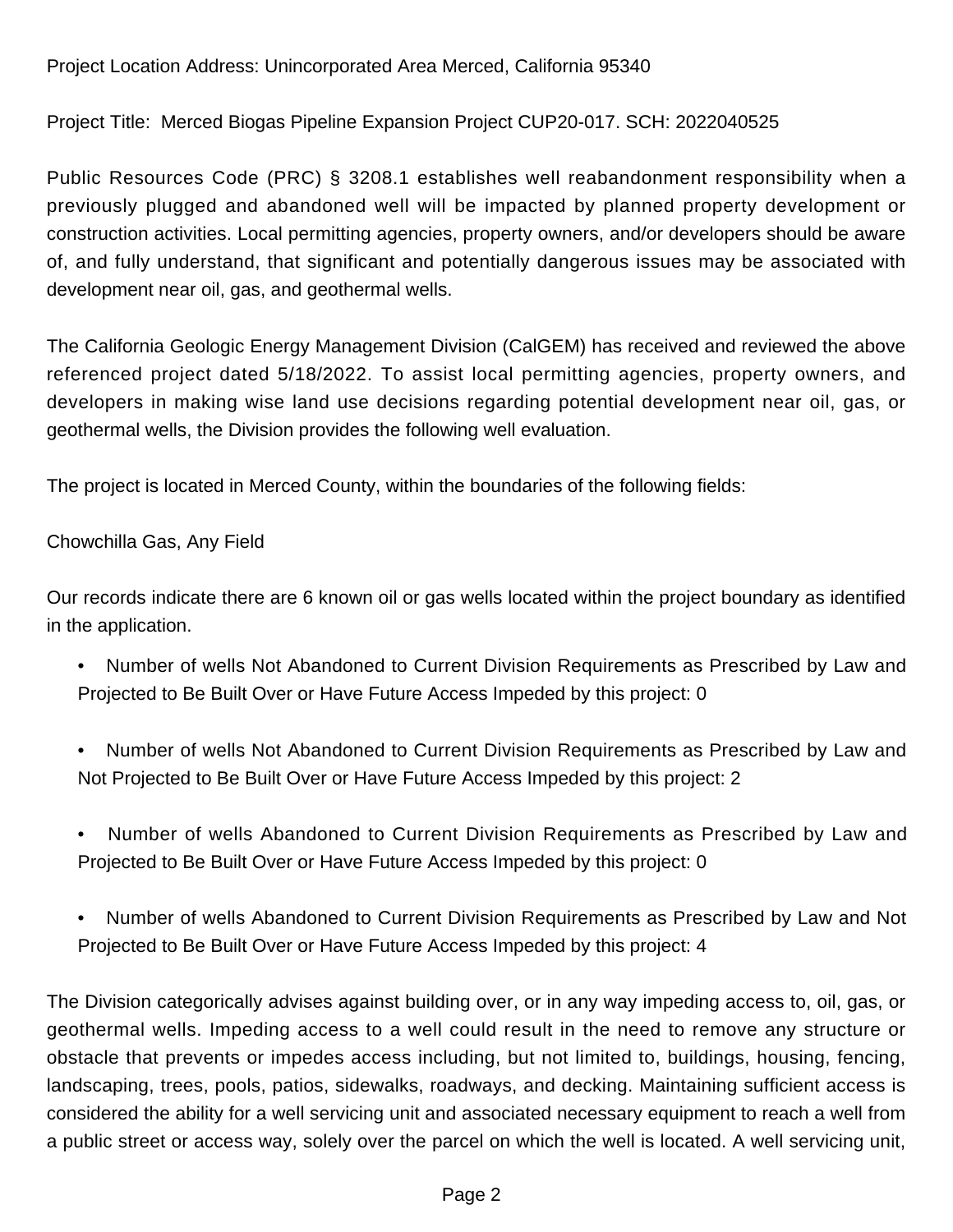and any necessary equipment, should be able to pass unimpeded along and over the route, and should be able to access the well without disturbing the integrity of surrounding infrastructure.

There are no guarantees a well abandoned in compliance with current Division requirements as prescribed by law will not start leaking in the future. It always remains a possibility that any well may start to leak oil, gas, and/or water after abandonment, no matter how thoroughly the well was plugged and abandoned. The Division acknowledges wells plugged and abandoned to the most current Division requirements as prescribed by law have a lower probability of leaking in the future, however there is no guarantees that such abandonments will not leak.

The Division advises that all wells identified on the development parcel prior to, or during, development activities be tested for liquid and gas leakage. Surveyed locations should be provided to the Division in Latitude and Longitude, NAD 83 decimal format. The Division expects any wells found leaking to be reported to it immediately.

Failure to plug and reabandon the well may result in enforcement action, including an order to perform reabandonment well work, pursuant to PRC § 3208.1, and 3224.

PRC § 3208.1 give the Division the authority to order or permit the re-abandonment of any well where it has reason to question the integrity of the previous abandonment, or if the well is not accessible or visible. Responsibility for re-abandonment costs may be affected by the choices made by the local permitting agency, property owner, and/or developer in considering the general advice set forth in this letter. The PRC continues to define the person or entity responsible for reabandonment as:

1. The property owner - If the well was plugged and abandoned in conformance with Division requirements at the time of abandonment, and in its current condition does not pose an immediate danger to life, health, and property, but requires additional work solely because the owner of the property on which the well is located proposes construction on the property that would prevent or impede access to the well for purposes of remedying a currently perceived future problem, then the owner of the property on which the well is located shall obtain all rights necessary to reabandon the well and be responsible for the reabandonment.

2. The person or entity causing construction over or near the well - If the well was plugged and abandoned in conformance with Division requirements at the time of plugging and abandonment, and the property owner, developer, or local agency permitting the construction failed either to obtain an opinion from the supervisor or district deputy as to whether the previously abandoned well is required to be reabandoned, or to follow the advice of the supervisor or district deputy not to undertake the construction, then the person or entity causing the construction over or near the well shall obtain all rights necessary to reabandon the well and be responsible for the reabandonment.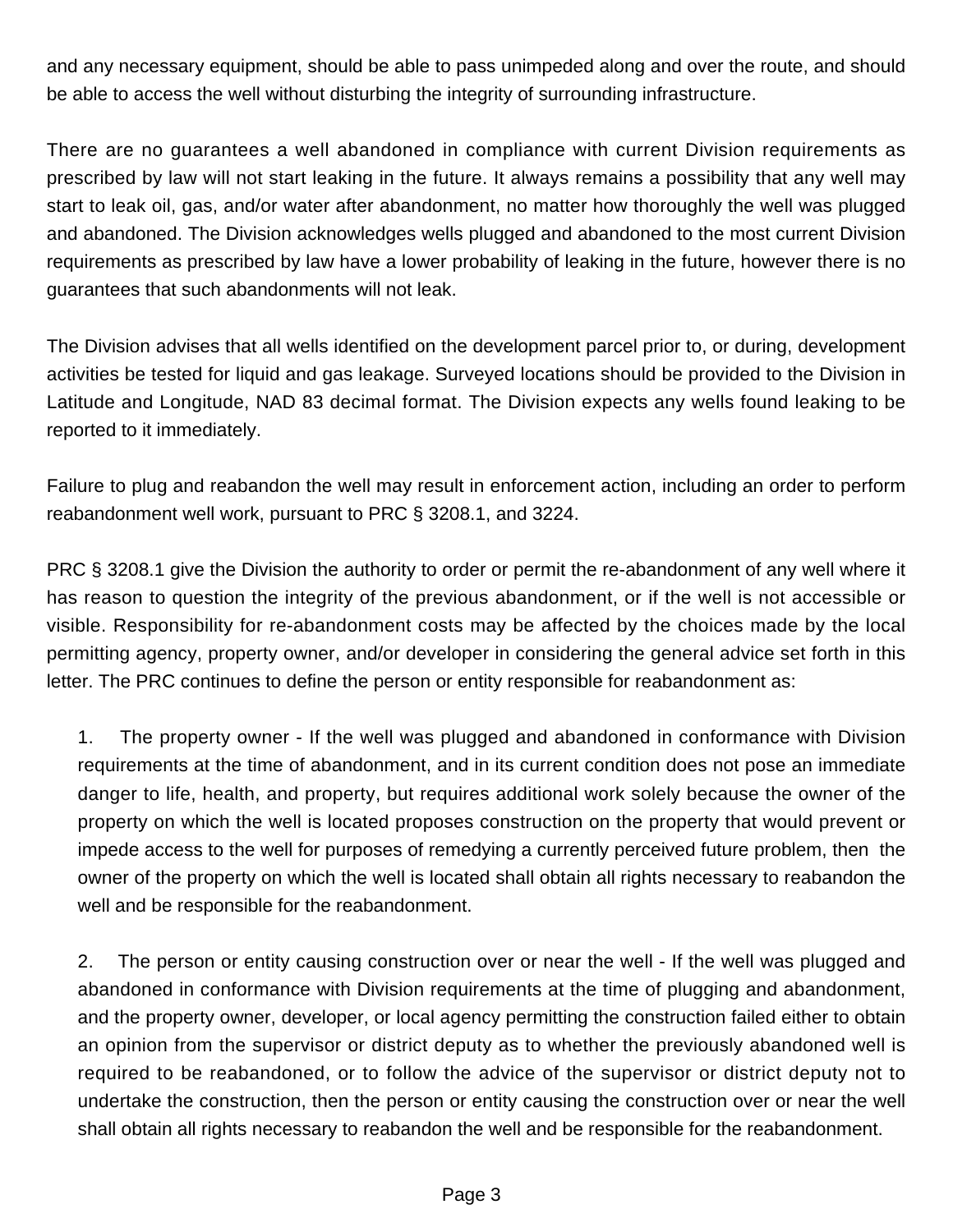3. The party or parties responsible for disturbing the integrity of the abandonment - If the well was plugged and abandoned in conformance with Division requirements at the time of plugging and abandonment, and after that time someone other than the operator or an affiliate of the operator disturbed the integrity of the abandonment in the course of developing the property, then the party or parties responsible for disturbing the integrity of the abandonment shall be responsible for the reabandonment.

No well work may be performed on any oil, gas, or geothermal well without written approval from the Division. Well work requiring approval includes, but is not limited to, mitigating leaking gas or other fluids from abandoned wells, modifications to well casings, and/or any other re-abandonment work. The Division also regulates the top of a plugged and abandoned well's minimum and maximum depth below final grade. CCR §1723.5 states well casings shall be cut off at least 5 feet but no more than 10 feet below grade. If any well needs to be lowered or raised (i.e. casing cut down or casing riser added) to meet this regulation, a permit from the Division is required before work can start.

The Division makes the following additional recommendations to the local permitting agency, property owner, and developer:

1. To ensure that present and future property owners are aware of (a) the existence of all wells located on the property, and (b) potentially significant issues associated with any improvements near oil or gas wells, the Division recommends that information regarding the above identified well(s), and any other pertinent information obtained after the issuance of this letter, be communicated to the appropriate county recorder for inclusion in the title information of the subject real property.

2. The Division recommends that any soil containing hydrocarbons be disposed of in accordance with local, state, and federal laws. Please notify the appropriate authorities if soil containing significant amounts of hydrocarbons is discovered during development.

As indicated in PRC § 3106, the Division has statutory authority over the drilling, operation, maintenance, and abandonment of oil, gas, and geothermal wells, and attendant facilities, to prevent, as far as possible, damage to life, health, property, and natural resources; damage to underground oil, gas, and geothermal deposits; and damage to underground and surface waters suitable for irrigation or domestic purposes. In addition to the Division's authority to order work on wells pursuant to PRC §§ 3208.1 and 3224, it has authority to issue civil and criminal penalties under PRC §§ 3236, 3236.5, and 3359 for violations within the Division's jurisdictional authority. The Division does not regulate grading, excavations, or other land use issues.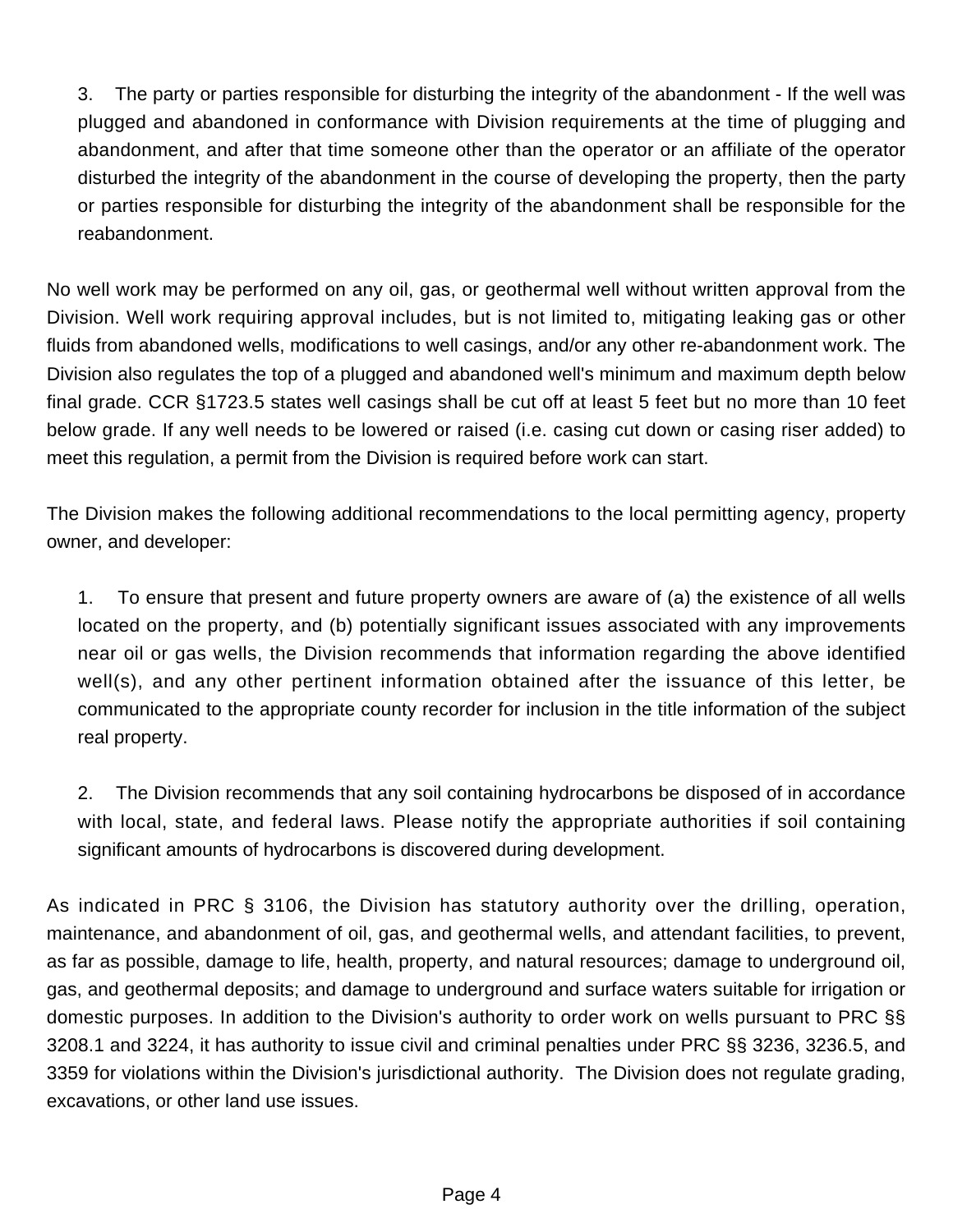If during development activities, any wells are encountered that were not part of this review, the property owner is expected to immediately notify the Division's construction site well review engineer in the Northern district office, and file for Division review an amended site plan with well casing diagrams. The District office will send a follow-up well evaluation letter to the property owner and local permitting agency.

Should you have any questions, please contact me at (805) 937-7246 or via email at Miguel.Cabrera@conservation.ca.gov.

Sincerely,

Miguel Cabrera Northern District Deputy

cc: Brett Bonotto - Submitter cc: Brian Guerrero - Plan Checker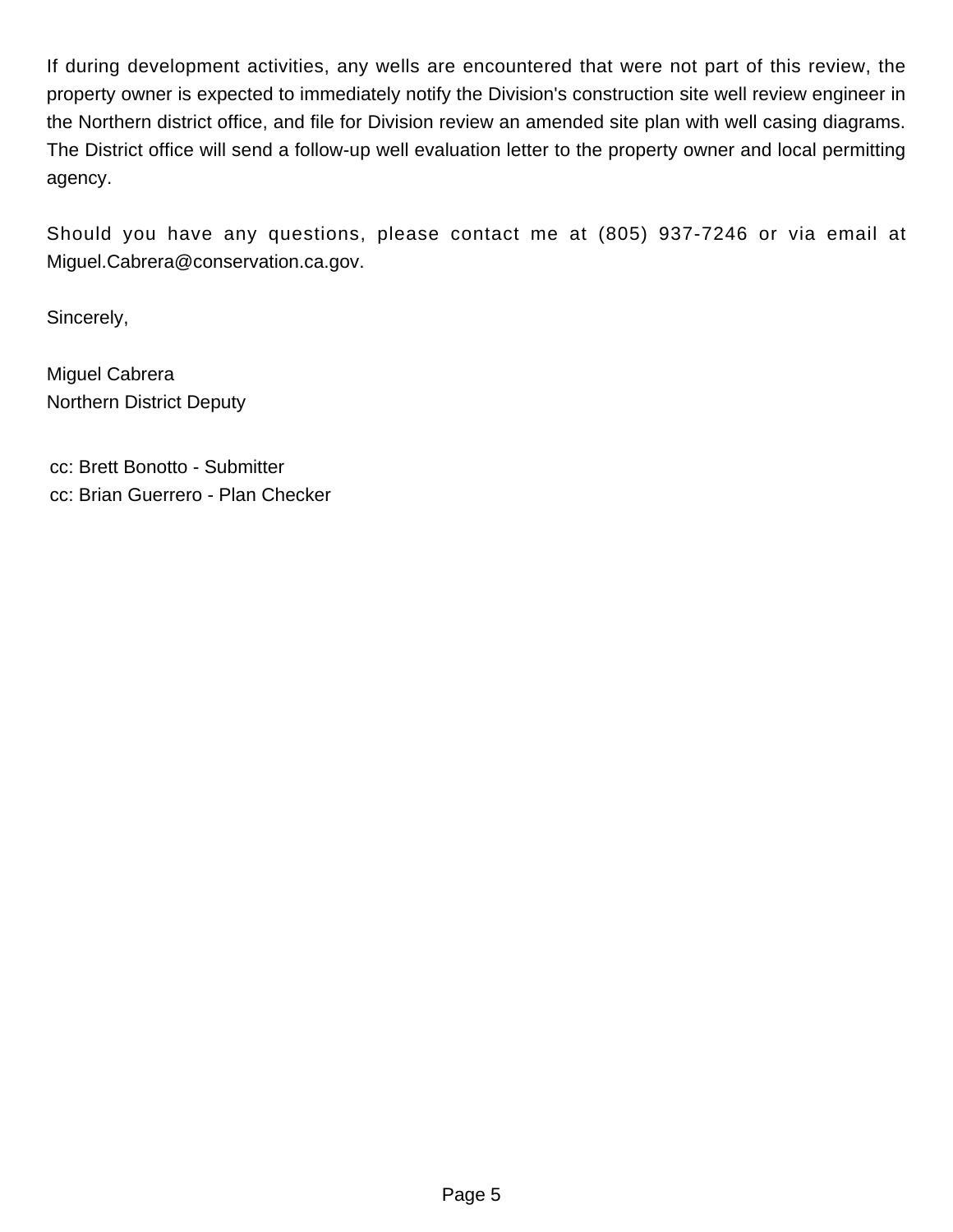## **Wells Not Abandoned to Current Division Requirements as Prescribed by Law & Not Projected to be Built Over or Have Future Access Impeded**

The wells listed below are not abandoned to current Division requirements as prescribed by law, and based upon information provided, are not projected to be built over or have future access impeded.

| <b>API</b> | <b>Well Designation</b> | Operator       | <b>Well Evaluations</b>        |
|------------|-------------------------|----------------|--------------------------------|
| 0403900002 | Chowchilla-Bender-      | E. A. Bender   | Does not meet the              |
|            | Bragg 2                 |                | requirements of §              |
|            |                         |                | 1723.5. Surface                |
|            |                         |                | Plugging, § 1723.1.            |
|            |                         |                | Plugging of Oil or Gas         |
|            |                         |                | Zones and § 1723.2.            |
|            |                         |                | <b>Plugging for Freshwater</b> |
|            |                         |                | Protection.                    |
| 0403900005 | Southern Realty 3-6     | Chowchilla Gas | Does not meet the              |
|            |                         | Company        | requirements of $\S$           |
|            |                         |                | 1723.5. Surface                |
|            |                         |                | Plugging.                      |